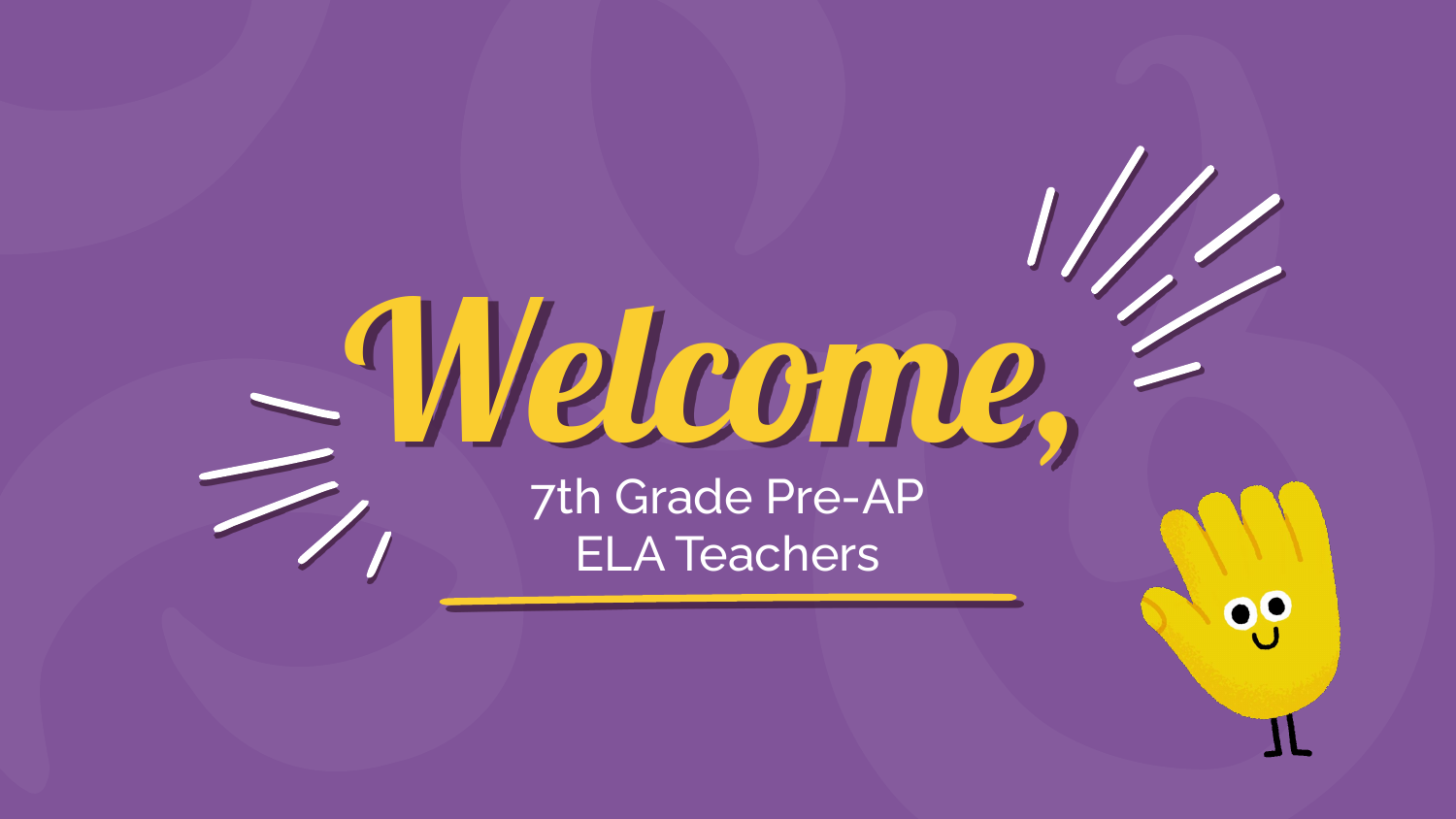

| Agenda                                      |                                         |                                                          |
|---------------------------------------------|-----------------------------------------|----------------------------------------------------------|
| Introduction &<br>Purpose                   | <b>Jamboard</b>                         | <b>Ideaboardz</b>                                        |
| <b>Connections to</b><br><b>High School</b> | <b>Survey Results</b>                   | 9th Grade                                                |
| <i><b>Essential</b></i><br><b>Standards</b> | <u>On-Level</u><br><b>Essentials</b>    | <b>AR Standards</b>                                      |
| Anchor Texts &<br>Awianments                | <b>What's Available?</b><br>What's Not? | More independent<br>reading? Classics?<br>More analysis? |

More writing?

**Assignments** 

**[Assessment](https://docs.google.com/presentation/d/1BqP9DfxdMq_I9izME_OFLGOgcjq9_azULNwCd5X94Mc/edit?usp=sharing) [Ideas](https://docs.google.com/presentation/d/1BqP9DfxdMq_I9izME_OFLGOgcjq9_azULNwCd5X94Mc/edit?usp=sharing)**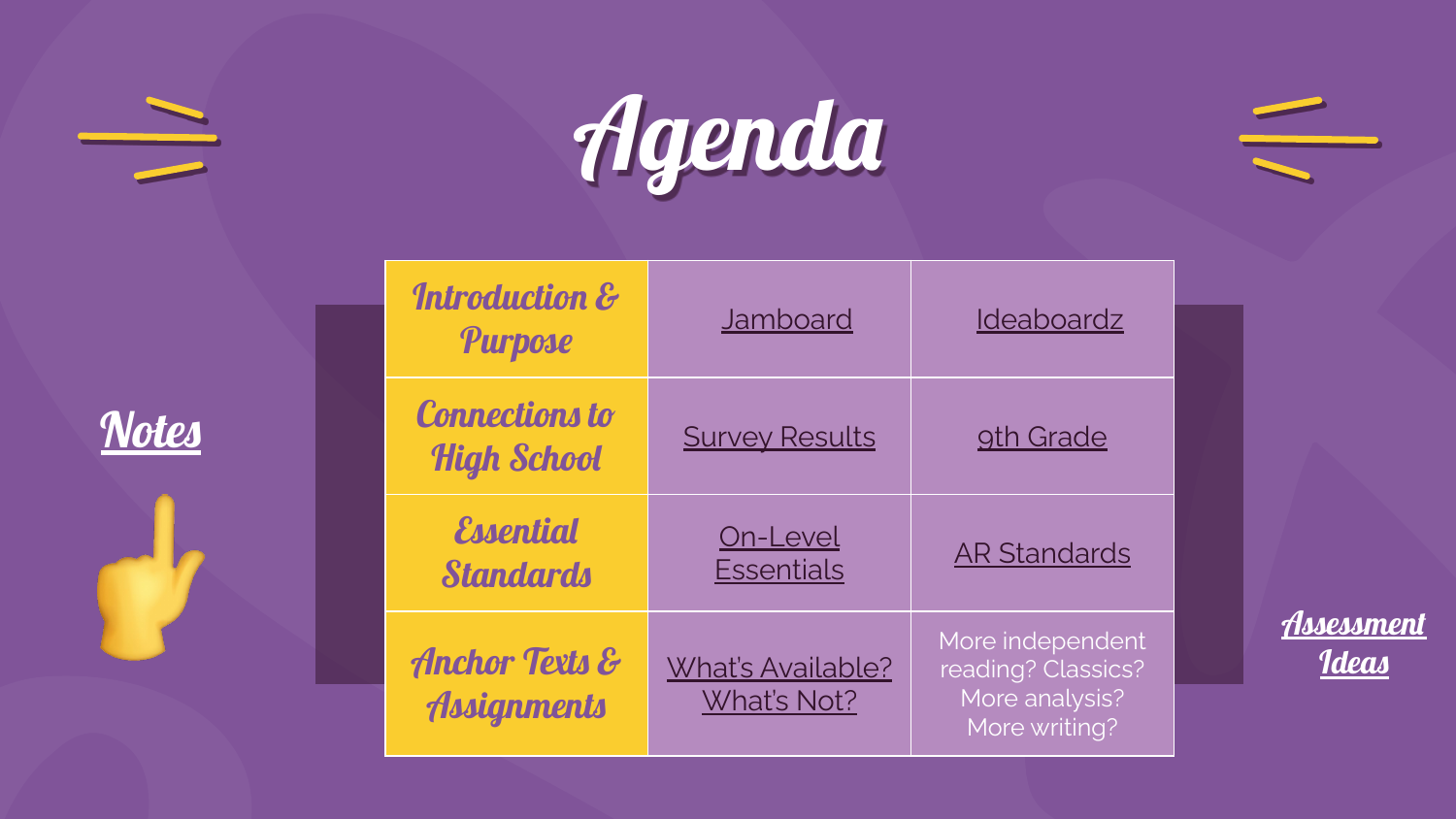## District Texts Available

- <span id="page-2-0"></span>● *[The 7 Habits of Highly Effective Teens](https://www.amazon.com/Habits-Highly-Effective-Teens-ebook/dp/B004IK92RA)* by Sean Covey
- *● [The Brief Bedford Reader](https://www.amazon.com/Brief-Bedford-Reader-X-Kennedy/dp/0312472072/ref=sr_1_15?crid=W3F5G3IITW8K&dchild=1&keywords=the+brief+bedford+reader&qid=1606928707&s=digital-text&sprefix=the+brief+bed%2Cdigital-text%2C203&sr=1-15-catcorr)* anthology
- *[Chew on This](https://www.amazon.com/Chew-This-Everything-Dont-About-ebook/dp/B00BE64WTE/ref=sr_1_1?dchild=1&keywords=chew+on+this&qid=1606928358&s=digital-text&sr=1-1)* by Eric Schlosser & Charles Wilson
- *[The Miracle Worker](https://www.amazon.com/Miracle-Worker-Play-William-Gibson/dp/1416590846/ref=sr_1_6?dchild=1&keywords=the+miracle+worker&qid=1607016938&sr=8-6)* by William Gibson
- *● The House on Mango Street* by Sandra Cisneros
- *● A Separate Peace* by John Knowles

**Wish Jist?** Trifles, by Susan Glaspell<br>The Smallest Dragonboy<br>The Bov Who Harnessed f

"The Smallest Dragonboy" by Anne McCaffrey *The Boy Who Harnessed the Wind*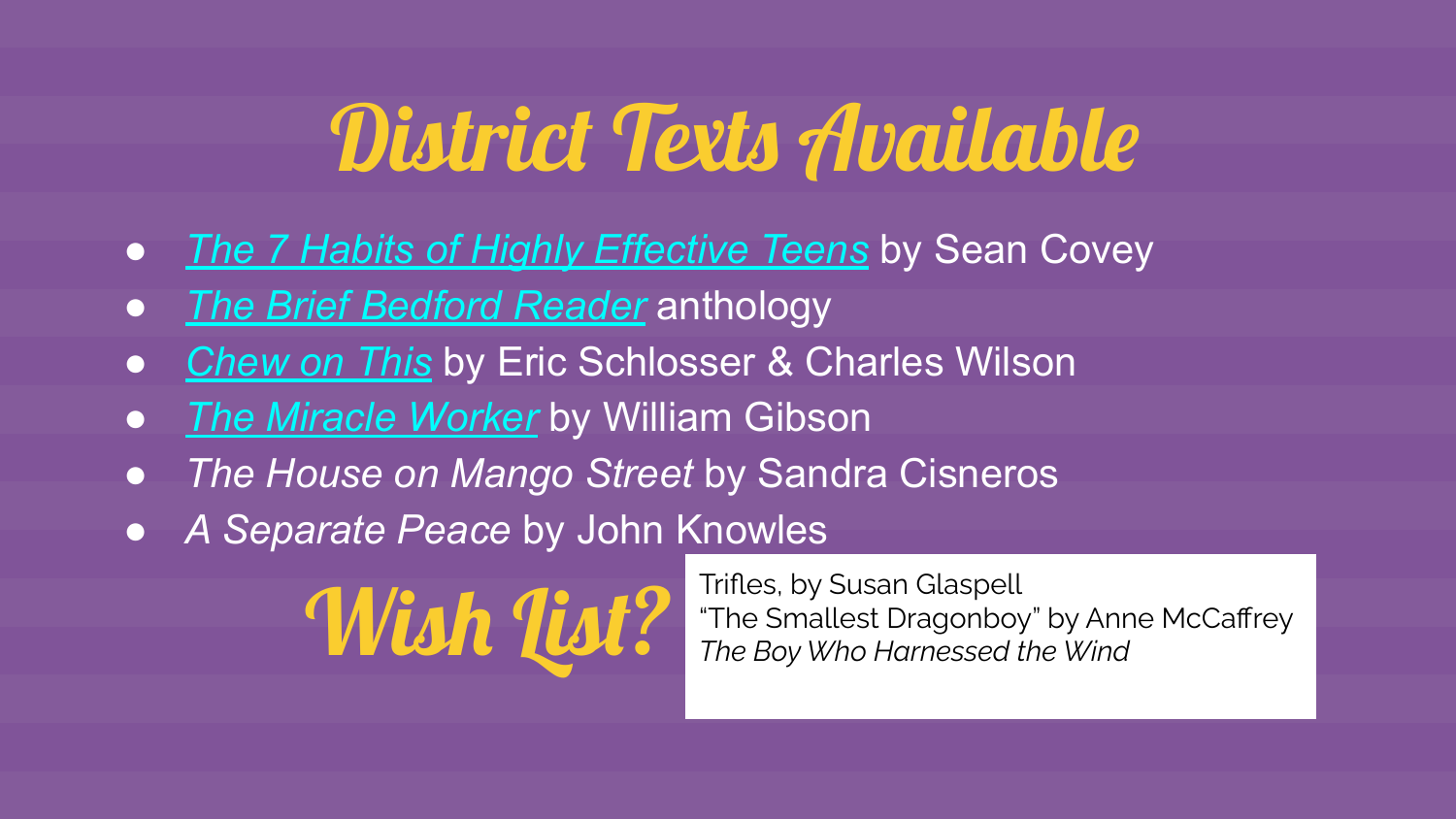| Unit 1 (Aug-Nov) : How do we define ourselves?                                                                                                           | Unit 2 (Nov-Feb): How does conflict                                                                                                                                                                               |
|----------------------------------------------------------------------------------------------------------------------------------------------------------|-------------------------------------------------------------------------------------------------------------------------------------------------------------------------------------------------------------------|
| Essential(s) - $RL.7.1$ , $RL.7.3$                                                                                                                       | shape us? (Part 1)                                                                                                                                                                                                |
| Supporting - RL.7.2                                                                                                                                      | Essential(s) - RI.7.5, RI.7.6, W.7.2                                                                                                                                                                              |
| Anchor text(s) - Seek new novel OR short selections,                                                                                                     | Supporting - RI.7.4                                                                                                                                                                                               |
| extended texts based on building availability                                                                                                            | Anchor text(s) - March, MX, MLK                                                                                                                                                                                   |
| Other ideas - True Grit (?)                                                                                                                              | Other ideas - The Boy Who Harnessed the Wind;                                                                                                                                                                     |
| Summer of My German Soldier (?)                                                                                                                          | Chew on This                                                                                                                                                                                                      |
| Unit 3 (Feb-Mar): How does conflict                                                                                                                      | Unit 4 (Apr-May): How does self-actualization                                                                                                                                                                     |
| shape us? (Part 2)                                                                                                                                       | empower ourselves & others?                                                                                                                                                                                       |
| Essential(s) - RL.7.5, RL.7.1<br>Supporting - RL.7.9<br>Anchor text(s) - Miracle Worker, Scarlet Ibis<br>Other ideas - Trifles, "The Smallest Dragonboy" | Essential(s) - RL.7.4, RL.7.5<br>Supporting - RL.7.3<br>Anchor text(s) - House on Mango Street<br>Other ideas - poems, "Everyday Use,"<br>7 Habits of Highly Effective Teens, Empowerment<br><b>Writing Piece</b> |